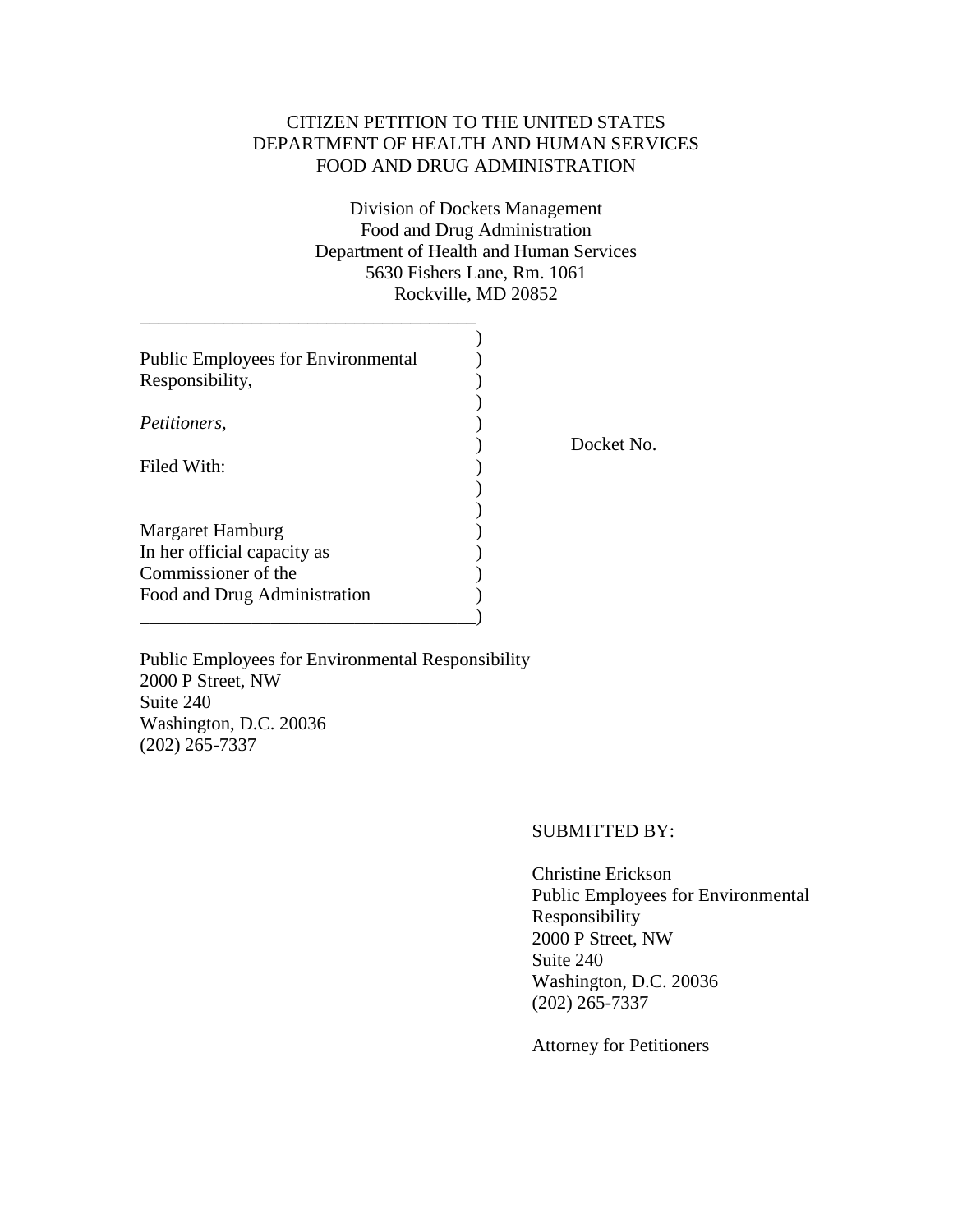# **Table of Contents**

| B. The FDA's Current Regime Does Not Include a Reliable Test for Detecting |  |
|----------------------------------------------------------------------------|--|
|                                                                            |  |
| C. Gulf Fisherman Do Not Trust that Gulf Seafood is Safe to Consume 14     |  |
|                                                                            |  |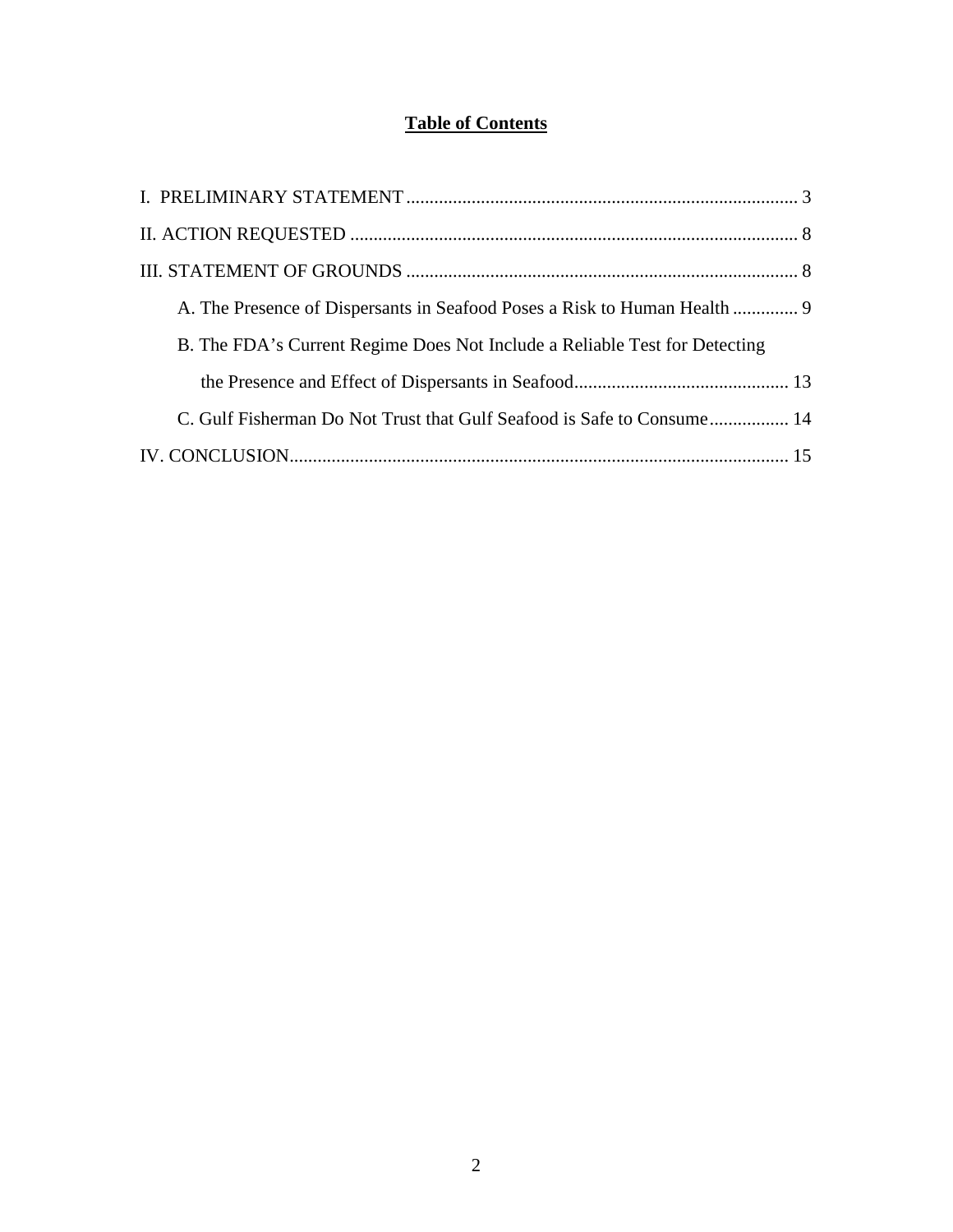# CITIZEN PETITION FOR CHEMICAL TESTING FOR THE PRESENCE OF DISPERSANTS IN GULF SEAFOOD

## I. PRELIMINARY STATEMENT

Public Employees for Environmental Responsibility ("PEER") hereby submits this petition under the Federal Food, Drug, and Cosmetic Act, the Public Health Service Act, and related regulations to request the Commissioner of Food and Drug to begin chemically testing for and monitoring the presence of dispersants in seafood approved for public consumption by the Food and Drug Administration ("FDA").

Following the April 20, 2010 *Deepwater Horizon* mobile offshore drilling unit oil spill, the United States Coast Guard ("USCG"), in consultation with the Environmental Protection Agency ("EPA"), Department of Interior ("DOI"), National Oceanic and Atmospheric Administration ("NOAA"), and the State of Louisiana, granted BP the authorization to use approved dispersants on oil on the surface of the water in an effort to mitigate the shoreline impacts of the spill. Dispersants contain a mixture of solvents, surfactants, and other chemicals, that, when applied directly to the spilled oil, can break down the oil into smaller drops that can sink below the water's surface. Dispersed oil forms a "plume" of oil droplets below the water surface, and mixes vertically and horizontally into the water column.

The FDA, NOAA, and the Gulf states have responded to the spill by testing seafood from the area for contamination by crude oil – conducting sensory tests with teams of human sniffers, as well as chemical tests for the harmful polycyclic aromatic hydrocarbons, or PAHs, found naturally in crude oil.<sup>1</sup> However, neither the FDA nor

<sup>&</sup>lt;sup>1</sup> Food and Drug Administration, *Overview of Testing Protocol to Re-open Harvest Waters that were Closed in Response to the Deepwater Horizon Oil Spill* (last updated July 15, 2010), *available at*  http://www.fda.gov/Food/ucm217598.htm [hereinafter FDA Overview].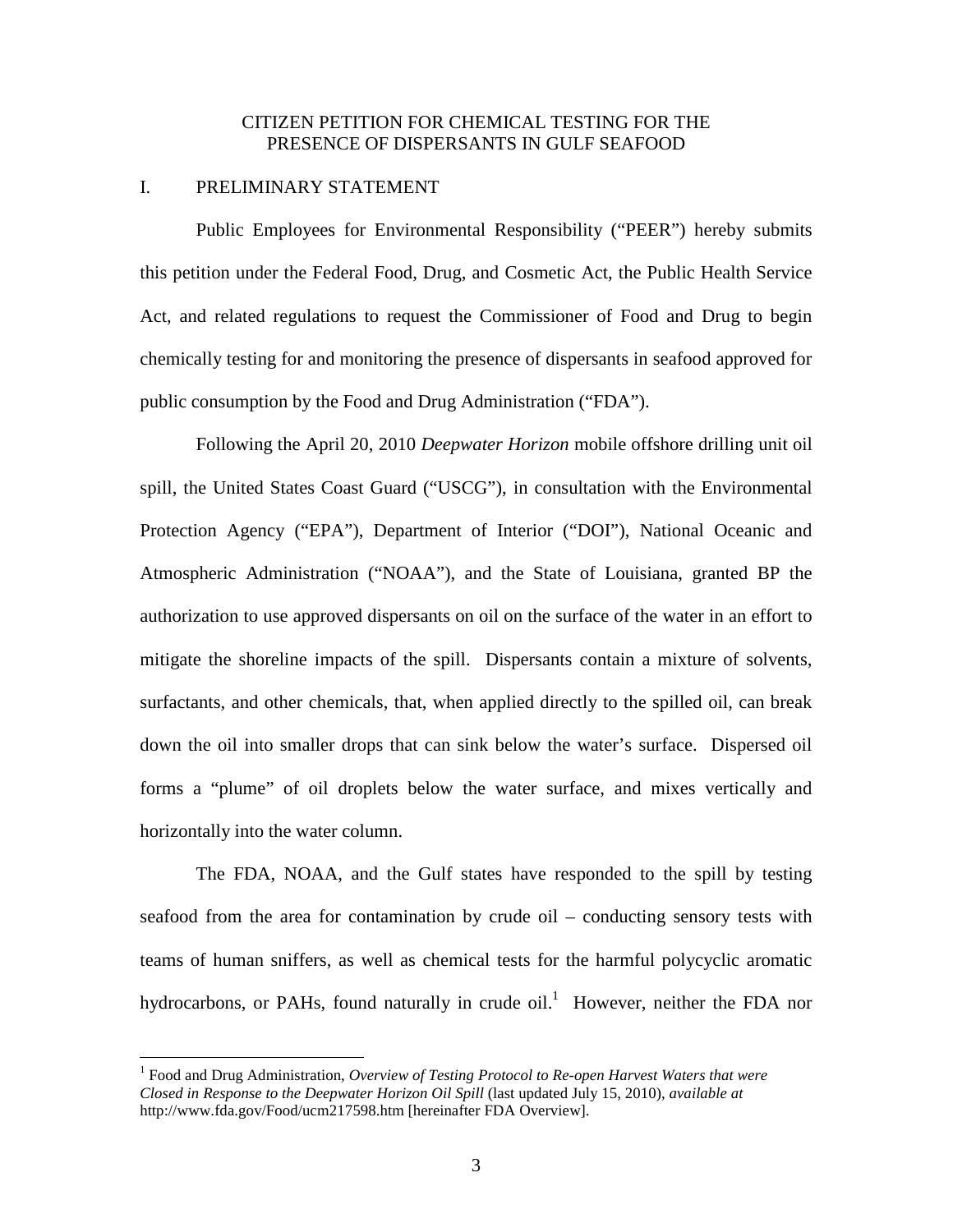NOAA has begun chemically testing for the presence of oil dispersant in seafood.<sup>2</sup>

According to the FDA:

Based on current science, the dispersants used during the Deepwater Horizon response have a low potential to bioaccumulate in seafood and are low in human toxicity, and therefore there is likely little public health risk associated with consuming seafood that has been exposed to them.<sup>3</sup>

However, the FDA then stated that:

Nonetheless, as a precaution, the U.S. government will continue to monitor the use of dispersants and test seafood that may have been exposed to them. It is possible for the dispersants to "taint" seafood with a chemical smell. Even though the dispersant "taint" may not be harmful, seafood possessing the chemical smell is considered adulterated and not permitted for sale.<sup>4</sup>

This approach to dispersants raises a clear question: is banning the sale of

"tainted" seafood based solely on sensory testing sufficient to protect human health, or

should the FDA also be chemically testing for the presence of dispersants in seafood?

Since the spill, BP has unloaded nearly two million gallons of oil-dissolving Corexit 9500 and 9527A dispersants into the Gulf of Mexico.<sup>5</sup> Despite the USCG's and EPA's directive to keep the use of dispersants to a minimum, BP has been regularly applying dispersants to the Gulf spill at rates of 35,000 to 65,000 barrels per day; in contrast, 250,000 total barrels of dispersants were used in the aftermath of the *Exxon*  Valdez disaster in Alaska in 1989.<sup>6</sup> At one point, BP applied 700,000 gallons in a single

<sup>2</sup> *See* Marian Wang, *Gulf Seafood Gets Chemically Tested for Oil, Not Dispersant*, PROPUBLICA, (July 14, 2010) *available at* http://www.propublica.org/blog/item/gulf-seafood-gets-chemically-tested-for-oil-notdispersant; *see also* Laura Green, *Gulf seafood tested for oil but not dispersant*, THE PALM BEACH POST NEWS, July 12, 2010, *available at* http://www.palmbeachpost.com/news/state/gulf-seafood-tested-for-oilbut-not-dispersant-799084.html?viewAsSinglePage=true.

<sup>3</sup> FDA Overview, *supra* note 1.

<sup>4</sup> *Id.* 

<sup>&</sup>lt;sup>5</sup> Unified Command for the Deepwater BP Oil Spill, Deepwater Horizon Response, available at http://www.deepwaterhorizonresponse.com/go/doc/2931/786995.

<sup>6</sup> Avery Fellow, *Impact of Oil Dispersants Still Unknown, EPA Says*, COURTHOUSE NEWS SERVICE, July 15, 2010, *available at* http://www.courthousenews.com/2010/07/15/28874.htm.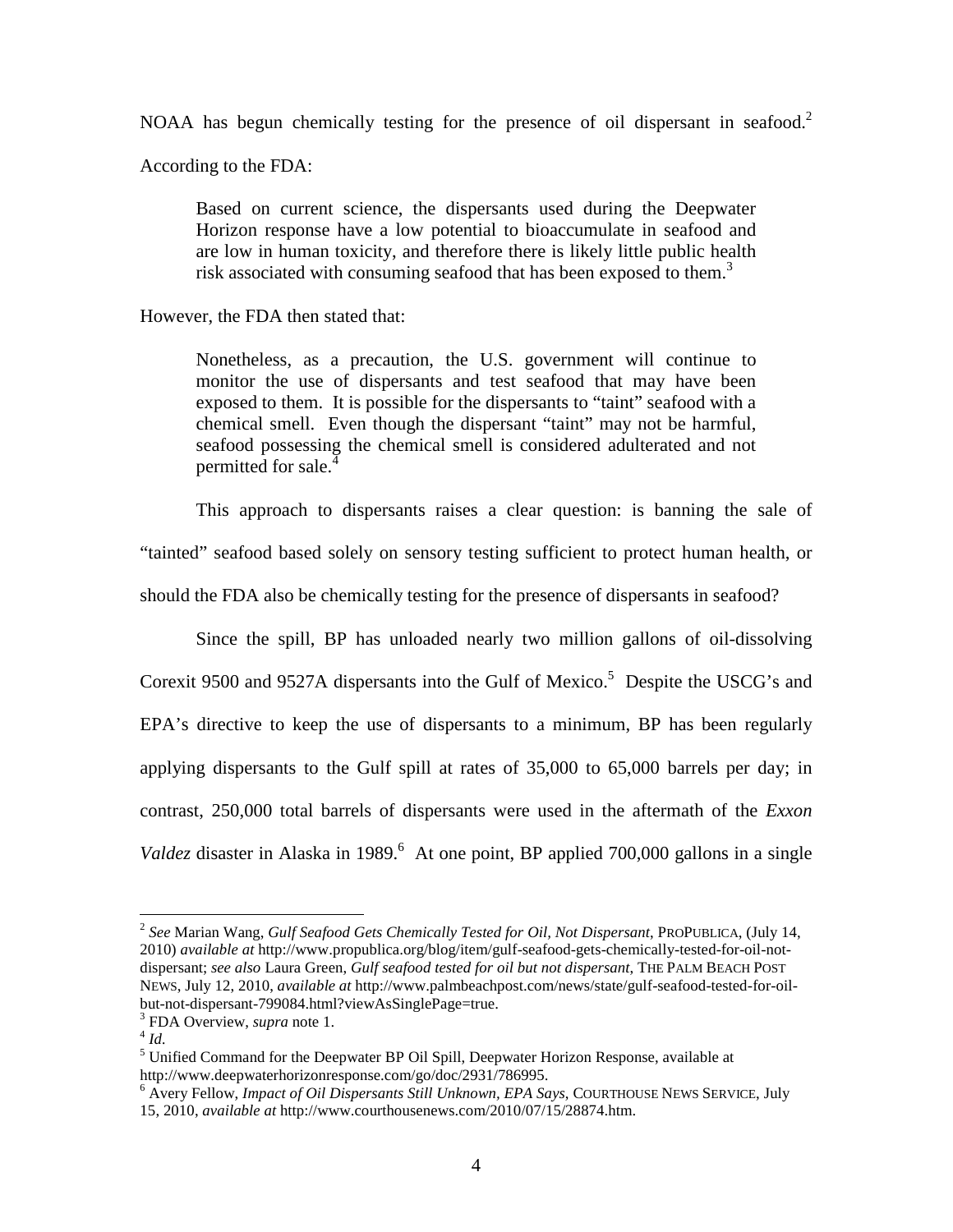day, which EPA Administrator Lisa Jackson admitted was "an alarming number" at the Senate Appropriations Subcommittee hearing on July 15, 2010.<sup>7</sup> The sheer volume of dispersants being used in the Gulf is unprecedented. Moreover, approximately 763,000 gallons of dispersant has been injected 5,000 feet undersea at the source of the spill, a technique that has never been used or tested before.

Studies on the long-term effects of dispersant are few and far between, and for deepsea use they are non-existent. Both EPA and FDA have acknowledged that the short and long-term effects of using dispersants by the method and in the quantities employed by BP are entirely uncertain. EPA Administrator Jackson admitted at the July 15 hearing that she did not know of any research focused on the heavy use of chemical dispersants or underwater application of the chemicals. When Senator Lisa Murkowski (R-AK), posed the question "[y]ou're suggesting to me that we haven't done that research anywhere?", Jackson responded "[t]hat's correct senator."<sup>9</sup> When asked about how much research had been done on chemical dispersants since the Exxon Valdez disaster, Jackson said, "there has been significant research, but let me say at the outset, I don't think there has been enough."<sup>10</sup> Jackson also acknowledged in her testimony to the Senate that "there are environmental trade-offs and uncertainties associated with the widespread use of large quantities of dispersants".<sup>11</sup>

The FDA has similarly admitted that the current science on dispersants is largely incomplete. "There's not a huge body of research that has been done," Meghan Scott, an

 7 *Id.* 

<sup>8</sup> *Id.* 

<sup>9</sup> *Id.* 

 $^{10}$  *Id.* 

<sup>&</sup>lt;sup>11</sup> Testimony of Lisa Jackson, EPA Administrator, Legislative Hearing on use of Dispersants in BP Oil Spill, Senate Committee on Appropriations: Subcommittee on Commerce, Justice, Science, and Related Agencies (July 15, 2010).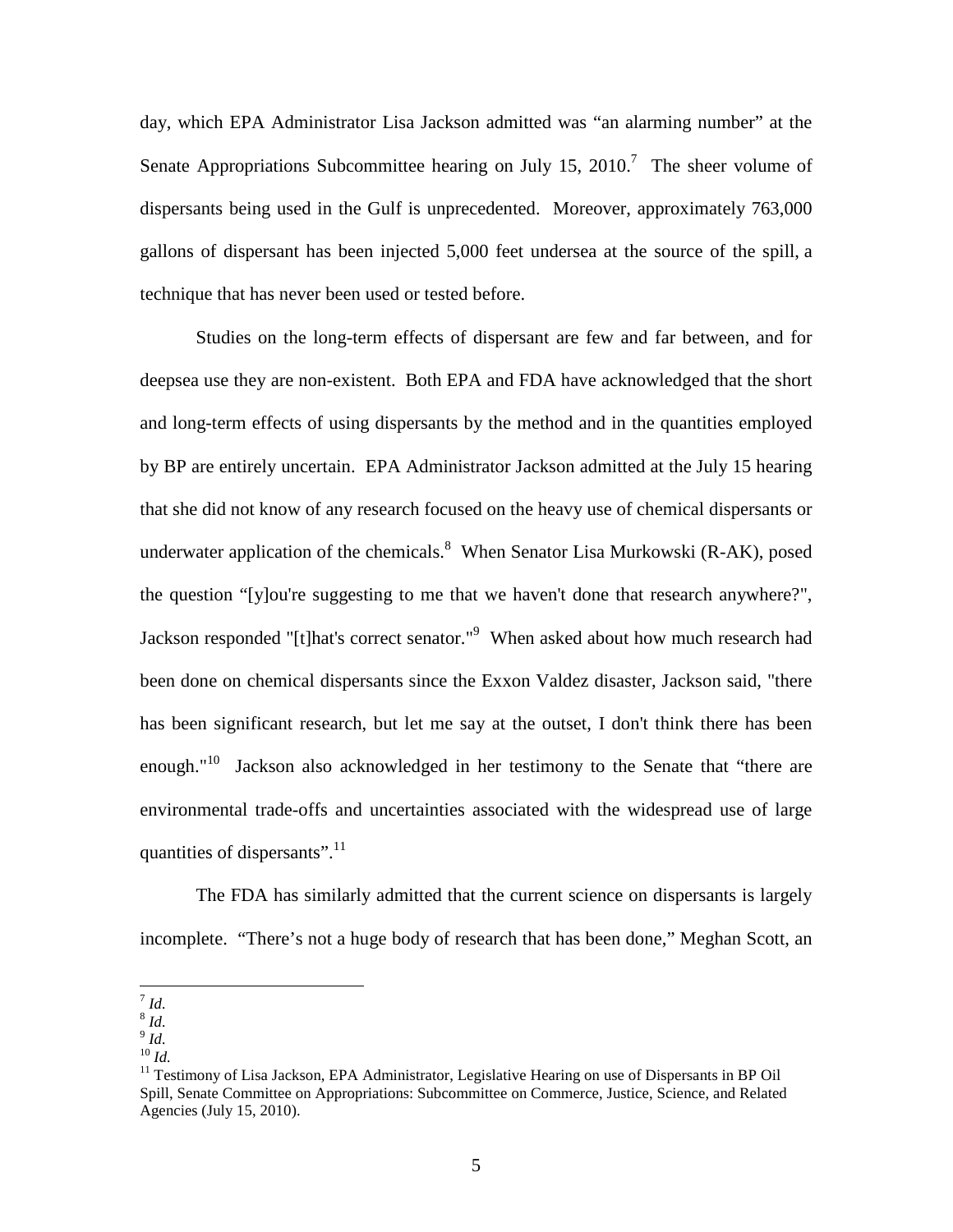FDA spokeswoman, has said. "While we are finding that [dispersant] is harmful to the living fish itself, there's a difference between what it does to a living fish and any harm that it might have for a human consuming a fish that was in or near water with dispersant in it. $12$  However, Monica Allen, a spokeswoman with the National Marine Fisheries Service, a division of NOAA, has said that, "work is being done here to develop testing for dispersant. That's ongoing."<sup>13</sup> Thus, until such a test is developed, seafood is receiving the NOAA and FDA stamp of approval and being put on the market in the absence of any chemical testing for the presence of dispersants. This is particularly troubling in light of the fact that, at the July 15 hearing, NOAA Assistant Secretary Larry Robinson stated that:

I think that [testing seafood for dispersants] would be an excellent thing to consider because we've learned from this situation that there are other potentials here, perhaps even from bioaccumulation of dispersants and their by products into seafood. So that's something we have on our list of things we would like to know more about."<sup>14</sup>

Existing data overwhelmingly shows that direct contact with the chemicals present in dispersants is extremely dangerous and toxic to human health. The main ingredient of the dispersant chemical, Corexit 9527A, is 2-butoxyethanol, a pesticide deemed highly toxic to humans and wildlife, causing cancer, hemolysis (bleeding), liver and kidney damage, birth defects and other reproductive side effects.<sup>15</sup> In fact, the Material Safety Data Sheet for Corexit 9527A warns with respect to toxicity that, "repeated or excessive exposure to butoxyethanol may cause injury to red blood cells

-

<sup>12</sup> Wang, *supra* note 6.

 $^{13}$  *Id.* 

<sup>14</sup> *See* YouTube video, *Dispersants Hearing: NOAA admits Gulf seafood not tested, yet says toxins may BIOACCUMULATE!*, YOUTUBE, July 15, 2010, available at http://www.youtube.com/watch?v=sU9HyHnd0MM.

<sup>&</sup>lt;sup>15</sup> http://www.epa.gov/emergencies/content/ncp/products/corex952.htm.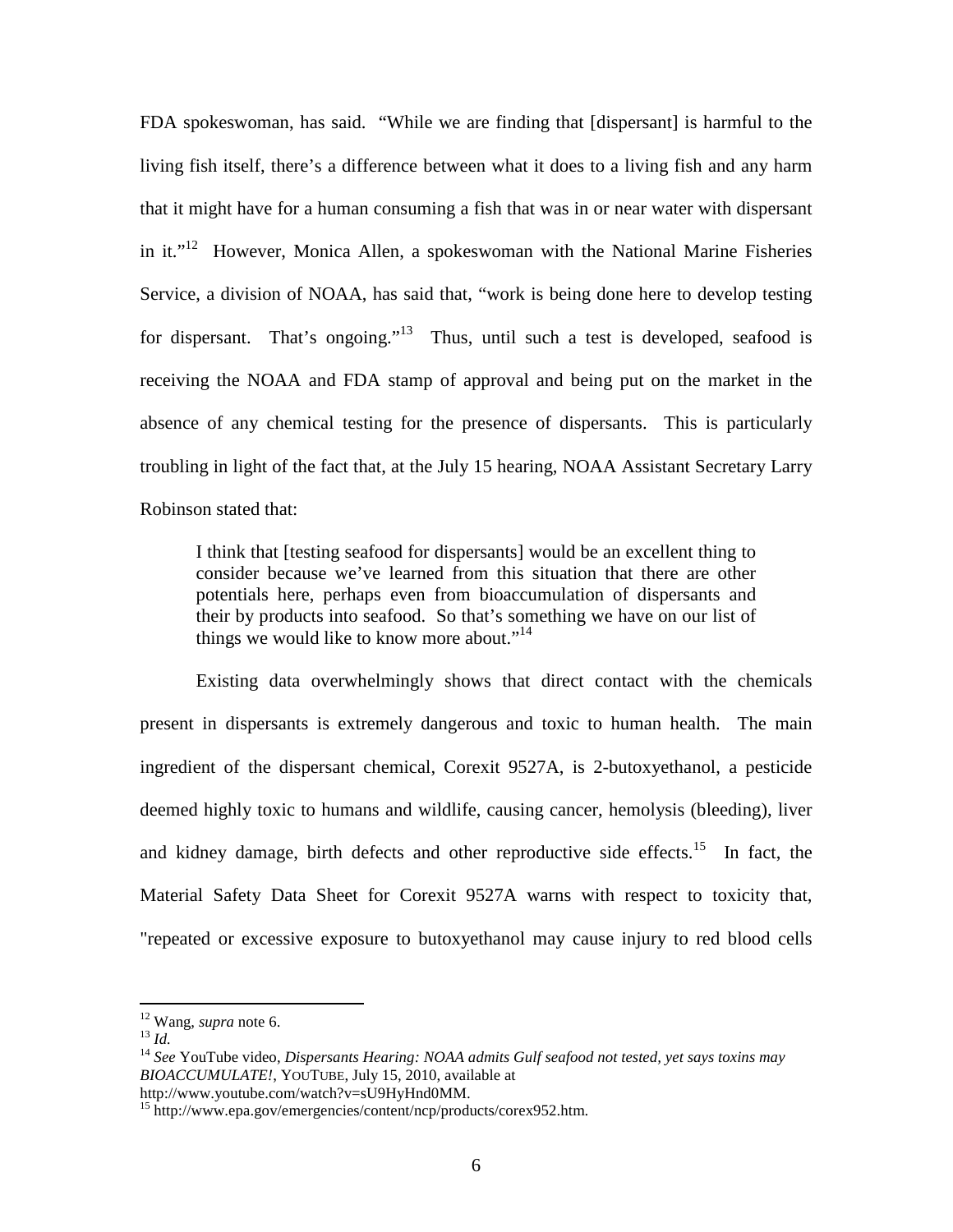(hemolysis), kidney, or liver." The dispersant also contains arsenic, cadmium, copper, lead and mercury, among other chemicals. To this end, EPA has been urging extreme caution when it comes to human contact with dispersants. Specifically, the EPA website states that:

People working with dispersants are strongly advised to use a half face filter mask or an air-supplied breathing apparatus to protect their noses, throats, and lungs, and they should wear nitrile or PVC gloves, coveralls, boots, and chemical splash goggles to keep dispersants off skin and out of their eyes." $16$ 

Many scientists also agree that the chemical mixture can enter into the food chain, causing genetic mutations in species and damaging the overall health of the oceans and public safety.

While it is clear that the extent to which dispersants may negatively impact human health and the environment is still largely unknown, there can be no question that, given what is known, the concern over the cumulative and long-term effects is a valid and serious one. The FDA has failed to take a proactive role in ensuring that the use of dispersants in the Gulf will not have an adverse affect on public health through the consumption of seafood from affected areas. The FDA's inaction is putting consumers at risk by ignoring the potential for dispersant-contaminated seafood to negatively impact human health. $17$  Adequate tissue and chemical testing should be done before potentially contaminated seafood is put on the market and deemed safe for consumption.

<sup>16</sup> Environmental Protection Agency, *EPA Response to BP Spill in the Gulf of Mexico*, *available at*  http://www.epa.gov/bpspill/dispersants.html#qanda2 (last visited June 16, 2010).

<sup>17</sup> Material Data Safety Sheet, COREXIT® EC9527A, *available at* 

www.deepwaterhorizonresponse.com/.../Corexit\_EC9527A\_MSDS.539295.pdf (last visited June 16, 2010).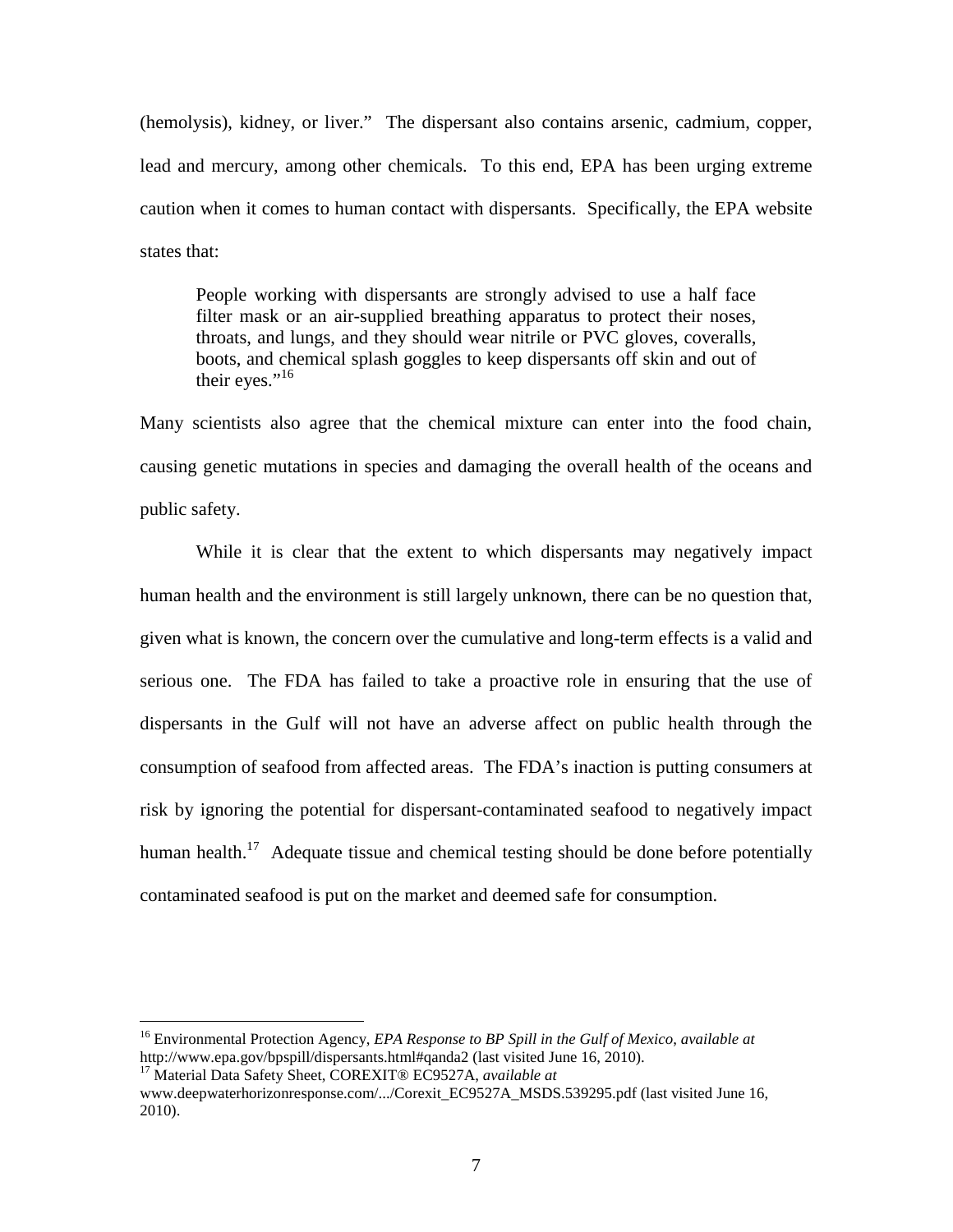## II. ACTION REQUESTED

This Petition seeks FDA action to begin chemically testing and monitoring seafood from the Gulf Coast for dispersants before it is approved for human consumption. In the alternative, Petitioner seeks FDA action in ceasing to certify that seafood from the Gulf is safe to consume until a reliable means of testing for dispersants is developed, and to commit to employ such a test immediately upon its becoming available.

#### III. STATEMENT OF GROUNDS

One of the greatest unaddressed concerns associated with the Deepwater Horizon oil spill is dispersant contamination of the seafood consumed by the public. Louisiana alone supports a \$2.4 billion a year seafood industry. Thus, it is imperative that the federal agencies responsible for protecting the public from ingesting contaminated seafood are taking all steps necessary to ensure that the short and long term effects of using dispersants in the Gulf does not reach the public.

The FDA is responsible for overseeing a mandatory safety program for all fish and fishery products under the provisions of the Federal Food, Drug, and Cosmetic Act, the Public Health Service Act, and related regulations. Adherence to these Acts and their supporting regulations helps ensure that the seafood U.S. consumers purchase is safe to eat. An important element in keeping seafood safe is making sure it is harvested from areas that do not present a chemical or biological hazard. While the NOAA has the legislative authority to close and open federal waters for seafood harvesting, the primary responsibility to test seafood and ensure its safety in the market remains with the FDA.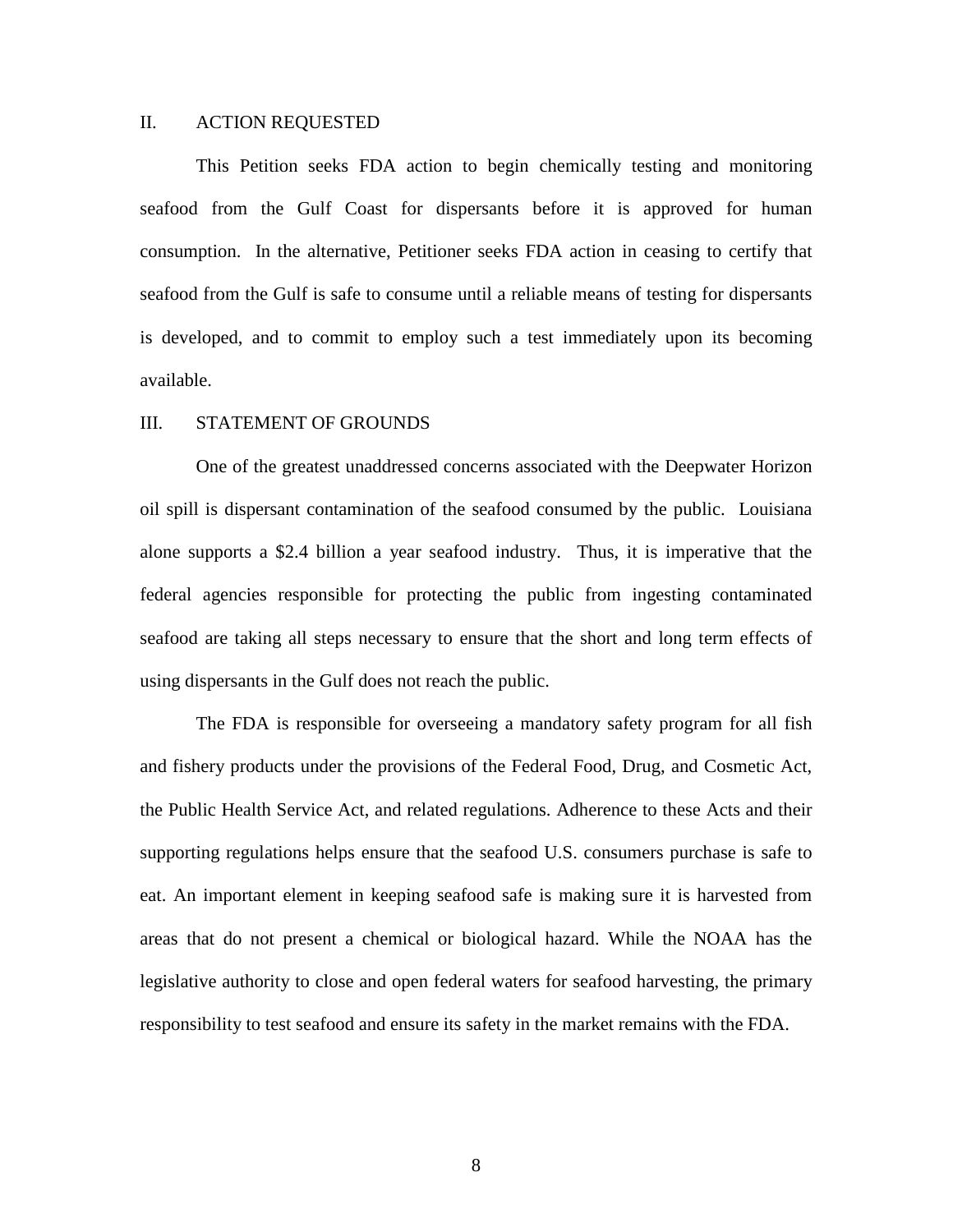#### A. The Presence of Dispersants in Seafood Poses a Risk to Human Health

### 1. **Known adverse effects of dispersants.**

The use of dispersants has aptly been called a conscious decision to direct hydrocarbons to one part of the marine ecosystem, "decreasing the risk to water surface and shoreline habitats while increasing the potential risk to organisms in the water column and on the seafloor."<sup>18</sup>

It is undisputed that direct contact with the solvent chemicals contained in dispersants is toxic to humans and other life forms on shore and in the sea. This fact has long been known. Medical professionals have consistently warned that solvents can rapidly enter the human body: they evaporate in air and are easily inhaled, they penetrate skin easily, and they cross the placenta into fetuses. 2-butoxyethanol, in particular, has been deemed a human health hazard because it is a fetal toxin that breaks down blood cells, causing blood and kidney disorders.<sup>19</sup> Moreover, direct long-term exposure in humans is shown to cause central nervous system problems and blood, kidney and liver damage, according to the Centers For Disease Control and Prevention.<sup>20</sup> While many of these diseases and conditions may be immediately evident, others may not appear until years or decades later. In addition, dispersants are shown to kill incubating sea life.

A recent joint Consensus Statement published by a group of expert marine scientists, ocean researchers, and conservation leaders emphasized these known

<sup>&</sup>lt;sup>18</sup> Committee on Understanding Oil Spill Dispersants: Efficacy and Effects, National Research Council, *Oil Spill Dispersants: Efficacy and Effects*, 2005.

<sup>&</sup>lt;sup>19</sup> Hazardous Substance Fact Sheet, 2-Butoxy Ethanol, available at http://nj.gov/health/eoh/rtkweb/documents/fs/0275.pdf.

<sup>&</sup>lt;sup>20</sup> Center for Disease Control and Prevention, *Oil Spill Dispersant (COREXIT EC9500A and EC9527A: Information for Health Professionals*, available at

http://www.cdc.gov/nceh/oil\_spill/docs/Oil%20Spill%20Dispersant.pdf.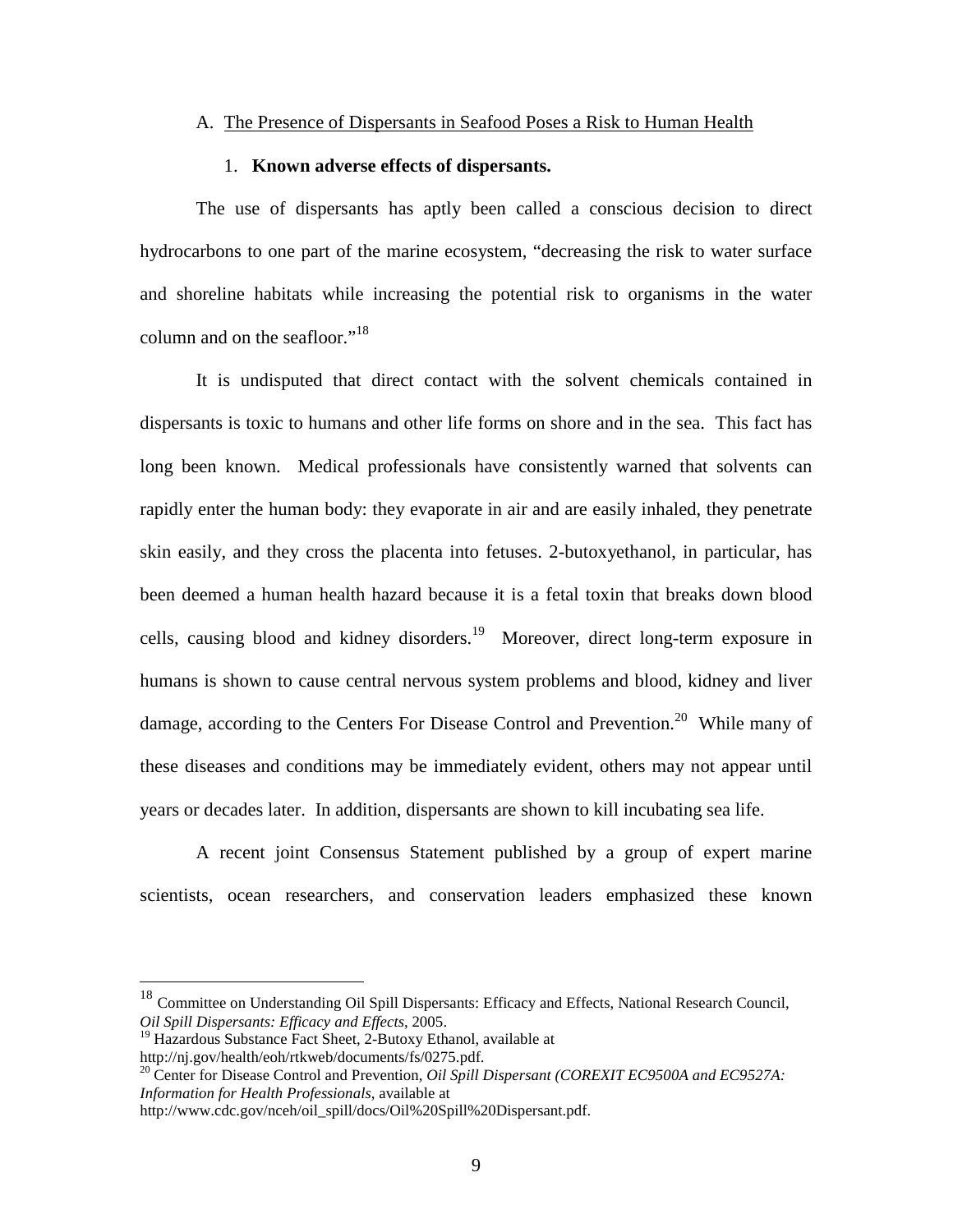dangers.<sup>21</sup> The scientists called for the immediate halt of the use of chemical dispersants in the Gulf of Mexico, due to the already known dangers associated with the chemicals. Among other things, the scientists pointed out that crude oil mixed with dispersants can enter the marine food chain at many points, and can bioaccumulate in animal tissue, potentially impacting marine ecosystems over many years and over a broad geographical area. 22

#### 2. **Unknown effects of dispersants.**

In addition to the known threats, the majority of current studies on the topic suggest that both bioaccumulation and toxicity in seafood consumed by humans pose potential health risks. Scientists overwhelmingly agree that much more work on dispersants in seafood is required before the federal government should feel confident in deeming it safe to consume.

In its July 15, 2010, "Overview of Testing Protocol to Re-open Harvest Waters that were Closed in Response to the Deepwater Horizon Oil Spill," the FDA stated:

Based on current science, the dispersants used during the Deepwater Horizon response have a low potential to bioaccumulate in seafood and are low in human toxicity, therefore there is unlikely little public health risk associated with consuming seafood that has been exposed to them. $^{23}$ 

However, the FDA failed to cite a single scientific study supporting this assertion and, in fact, later conceded that it did not really know or understand the full effects of dispersants on seafood. FDA has also made the conclusory statement that dispersants "don't concentrate in the edible parts of fish or penetrate fish gills or bodies."<sup>24</sup> Yet, NOAA

 $21$  Consensus Statement: Scientists oppose the use of dispersant chemicals in the Gulf of Mexico (July 16, 2010).

<sup>22</sup> *Id*.

<sup>23</sup> FDA Overview, *supra* note 1.

 $^{24}$  http://marketplace.publicradio.org/display/web/2010/07/14/pm-oil-and-chemicals-in-seafood/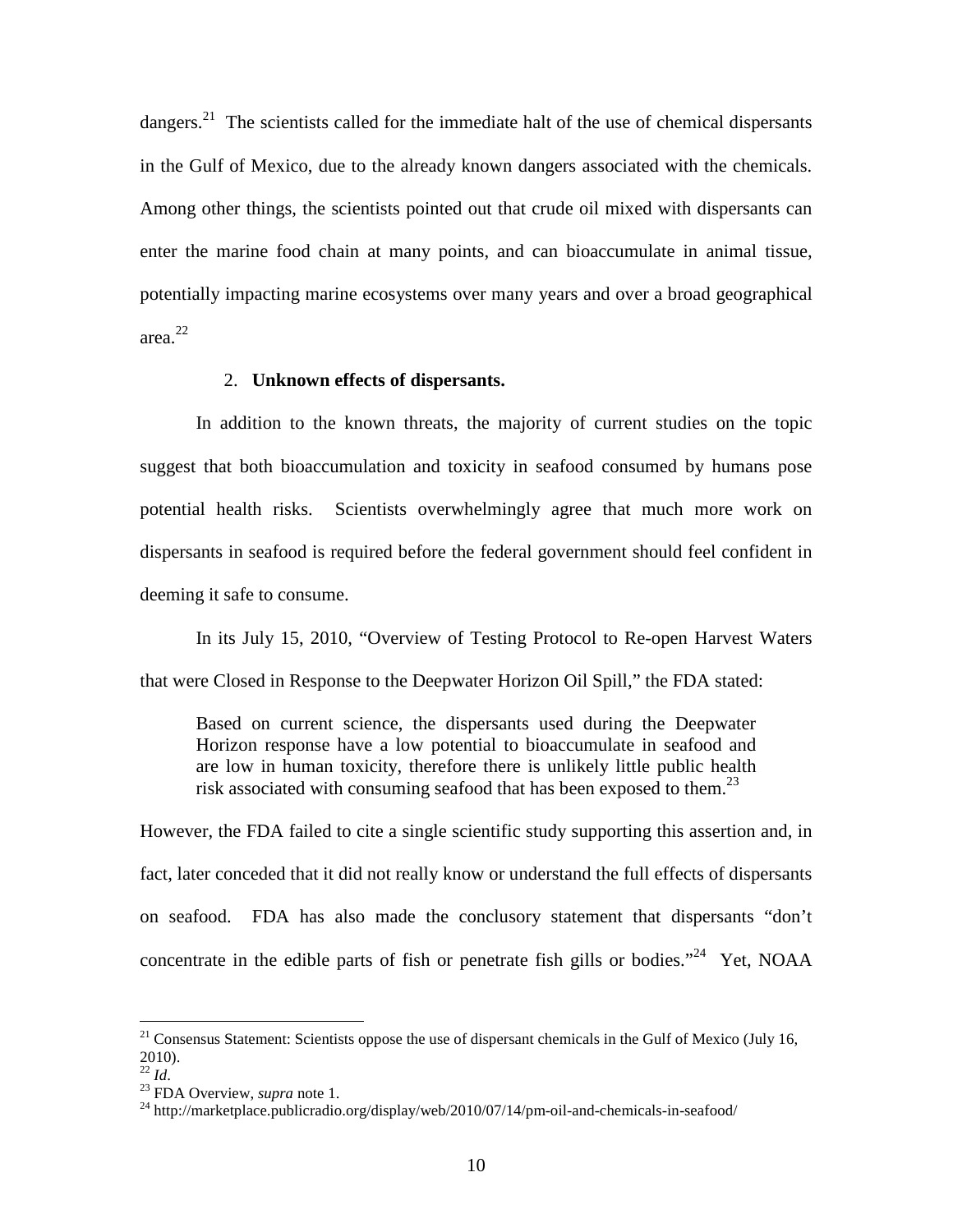Assistant Secretary Robinson conceded at the July 15 hearing that dispersants may bioaccumulate in fish flesh and humans may be harmed by eating fish with dispersantsoaked flesh.<sup>25</sup> The FDA has not conducted any of its own studies on the bioaccumulation of dispersants in seafood and the potential long-term impact of dispersants in the food chain.

The EPA has likewise admitted to not fully knowing and understanding the risks posed to seafood by dispersants, since its analysis of the toxicity of dispersants has focused only on acute effects of exposure, and has not evaluated chronic toxicity or longterm effects.

The majority of studies on the subject suggest that vast quantities of dispersed oil, such as those being used in the Gulf, can enter the marine food chain and bioaccumulate in fish and animal tissue. As plumes of dispersed oil form in the water column, globules of oil and dispersant envelop and kill floating plankton, fish eggs and larvae and everything else at sensitive-life stages.<sup>26</sup> Larger fish such as amber jacks, tuna and grouper and marine mammals are exposed to oil and dispersants by feeding on contaminated fish. The FDA argues that this is not a serious concern because even if the dispersants do bioaccumulate, they are low in human toxicity and therefore not a threat if consumed by humans via seafood. However, the FDA again fails to point to scientific data which supports this position.

In addition, the effects of the interaction between the crude oil and dispersants are particularly unspecified and potentially dangerous. While it is well known that the

<sup>&</sup>lt;sup>25</sup> Testimony of Larry Robinson, NOAA Assistant Secretary of Commerce for Oceans and Atmosphere, Legislative Hearing on use of Dispersants in BP Oil Spill, Senate Committee on Appropriations: Subcommittee on Commerce, Justice, Science, and Related Agencies (July 15, 2010).

<sup>26</sup> Consensus Statement, *supra* note 19.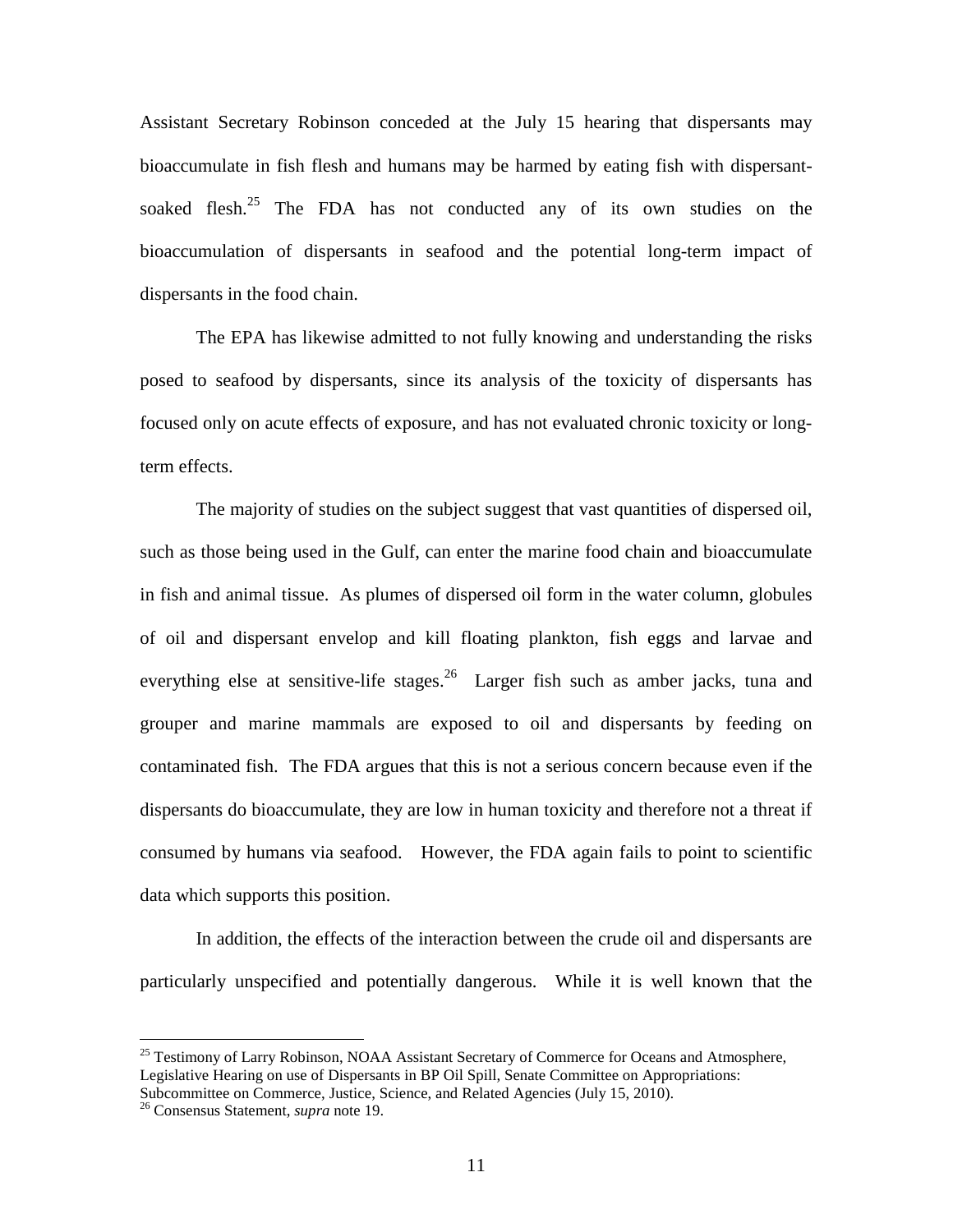combination of oil and dispersants is more toxic than either alone, the precise magnitude of the resulting danger is still unknown. Many of the chemicals in crude oil and dispersants target the same organs in the human body, increasing the risk and possibly the severity of the harm.<sup>27</sup> Dispersants can also increase the dose of crude oil chemicals and movement of chemicals into critical organs.<sup>28</sup> Dr. Susan Shaw, Director of the Marine Environmental Research Institute and co-author of the Consensus Statement, argues that there is a large body of research indicating that crude oil and dispersants are more toxic when they are combined than either oil or dispersants alone. Dr. Shaw explained that "because Corexit contains a petroleum solvent, we're actually putting petroleum solvent on top of a petroleum spill. So it's increasing the hydrocarbons in the water column." Dispersants can work like a delivery system, adding to the toxicity of oil for marine organisms. Dr. Shaw also explained that "dispersed oil enters the body more readily than oil, and it goes into the organs faster." This evidence suggests that the FDA's rationale for failing to test for dispersants is based on a faulty assumption that bioaccumulation is not a concern because the dispersants are low in human toxicity.

Finally, many scientists agree that the worst of the impacts from dispersants on the Gulf are yet to come and will not be apparent for decades.<sup>29</sup> Louisiana Wildlife and Fisheries Commission Secretary Robert Barham sounded alarm bells early on stating that the use of sub-sea dispersants complicates the state's efforts to keep fishery products safe. The Commission vehemently objected to the use of dispersant based on their unknown properties and the fact that it would take years before the impact of dispersants on the local food chain, including shrimp, crabs, oysters and fisheries, is truly understood.

<sup>&</sup>lt;sup>27</sup> http://www.sciencecorps.org/crudeoilhazards.htm.

 $^{28}$  *Id*.

<sup>29</sup> Consensus Statement, *supra* note 19.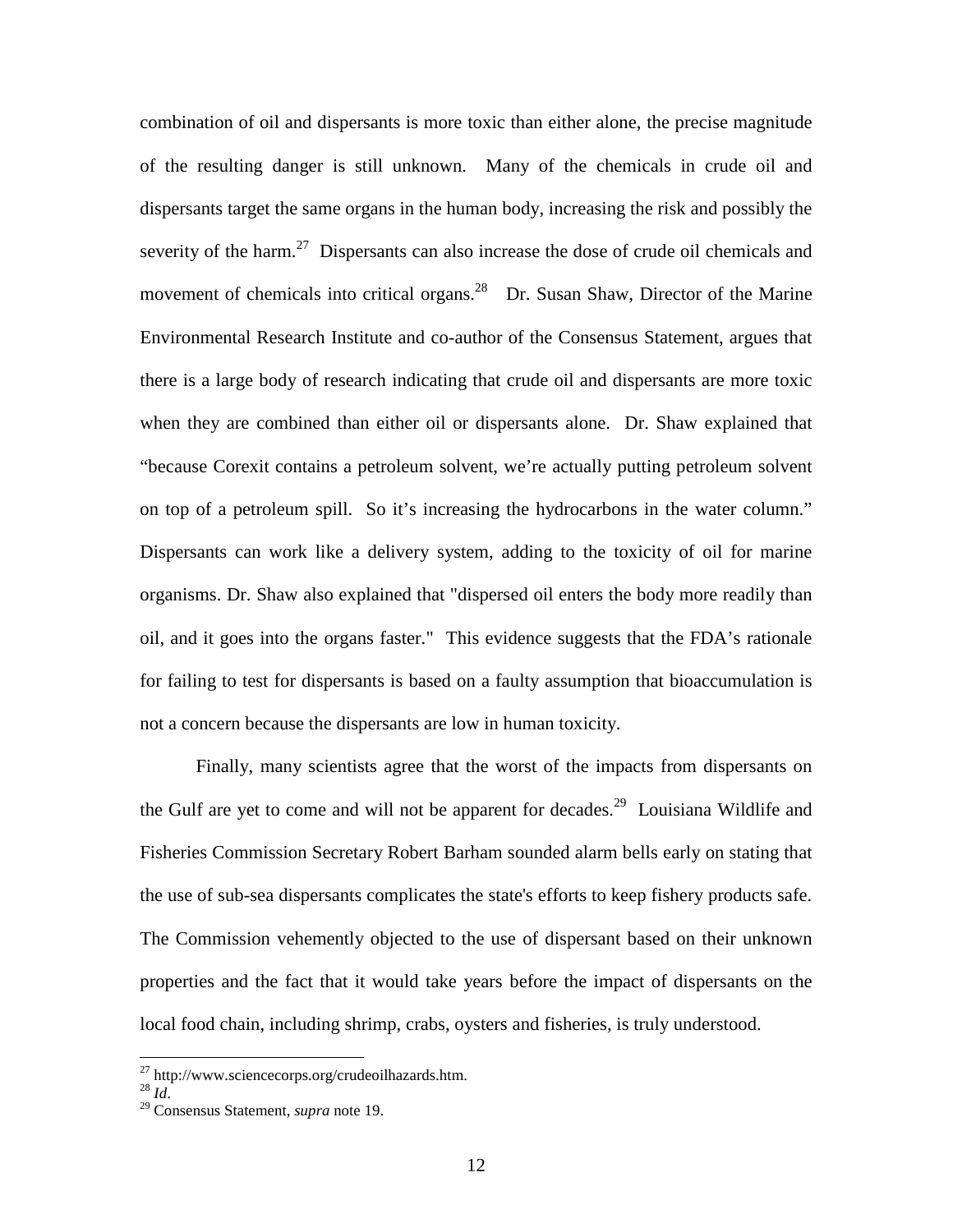In light of these concerns, it is imperative that the FDA use its authority to take all steps necessary to caution against and prevent harm to the public through chemical dispersant contamination of seafood.

# B. The FDA's Current Regime Does Not Include a Reliable Test for Detecting the Presence and Effect of Dispersants in Seafood

In mid-July, the FDA deemed fish in local markets in the Gulf safe to eat. NOAA and the FDA jointly stated that the seafood was safe after testing 400 samples of shrimp, grouper, tuna and other species and finding no concerning levels of crude oil contaminants. The FDA declared that "although crude oil has the potential to taint seafood with flavors and odors caused by exposure to hydrocarbon chemicals, the public should not be concerned about the safety of seafood in stores at this time."<sup>30</sup>

While FDA is currently conducting both sensory and chemical analyses of crude oil in fish and shellfish out of the Gulf, it has not yet implemented a program for chemically testing for the presence of dispersants in the tissue of seafood before it reaches the market. Instead, the FDA is relying solely on the sensory test for dispersants, and has stated that it is depending on NOAA to conduct further studies on chemical analyses for dispersants. However, Larry Robinson, Assistant Secretary of Commerce for Oceans and Atmosphere, admitted to the Senate subcommittee that NOAA itself has not tested seafood for dispersant poisoning. Thus, he could not say with certainty whether the fish coming from the Gulf are risk-free and contain no traces of dispersants and could not say when a chemical test for dispersants would be available. FDA's reliance on NOAA to conduct studies and ensure the seafood is safe is misplaced.

<sup>30</sup> http://www.fda.gov/Food/FoodSafety/Product-SpecificInformation/Seafood/ucm210970.htm.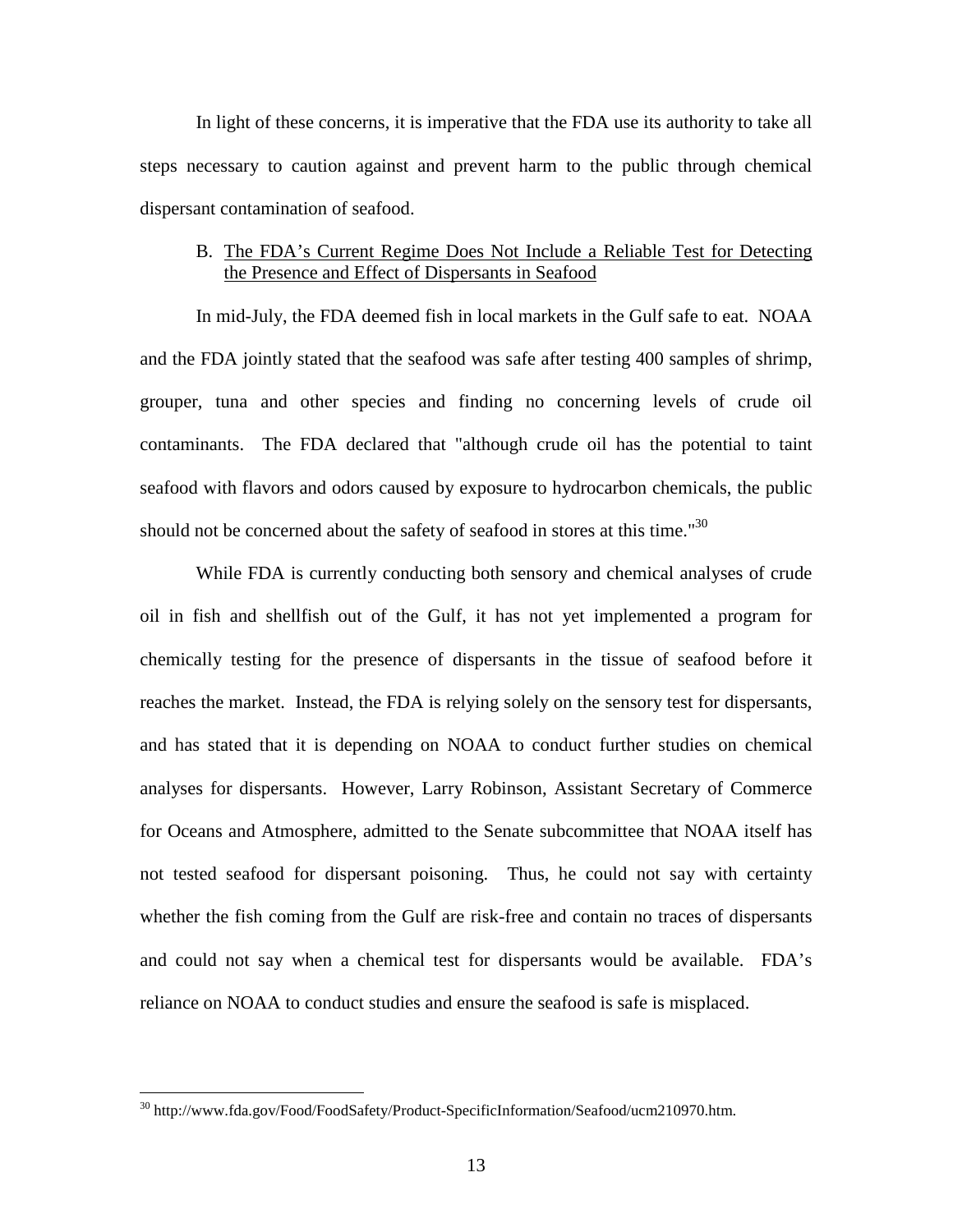#### C. Gulf Fisherman Do Not Trust that Gulf Seafood is Safe to Consume

Even the people who make their living off the Gulf seafood industry have raised serious concerns about whether sensory testing ensures that the Gulf's seafood is safe to eat. Louisiana officials and fishing industry groups have voiced concerns that dispersants may lead to a more long-lasting disaster and that the current regime for testing seafood for these effects falls far short of reliable. Shrimpers, for example, are worried that using dispersants at such depths as BP is doing will guarantee that the oil droplets and dispersants spread on the sea floor, where shrimp larvae and other organisms could be affected. $31$ 

Likewise, charter fishing captains and commercial crab and oyster anglers have also voiced concerns that FDA's reliance on a sensory test for dispersants is entirely inadequate.<sup>32</sup> They argue that fishing should not resume until there is more data and better dispersant testing is devised. In fact, many Louisiana fisherman and groups have proclaimed that they themselves have no confidence in FDA's testing methods and they feel the seafood coming out of the Gulf is not safe to eat.<sup>33</sup>

In light of these serious concerns and because of the unprecedented volumes of dispersants being used in the Gulf of Mexico, about which much is unknown- particularly with regard to long-term effects- FDA must take immediate action to safeguard people from the potential dangerous and lasting impacts that dispersants may have in the food chain.

<sup>&</sup>lt;sup>31</sup> http://www.tampabay.com/news/environment/water/fisherman-question-use-of-chemical-dispersants-ingulf-oil-spill/1094257.

 $32$  http://www.nj.com/news/index.ssf/2010/08/dont\_trust\_eating\_seafood\_harv.html.

<sup>&</sup>lt;sup>33</sup> http://www.nj.com/news/index.ssf/2010/08/dont\_trust\_eating\_seafood\_harv.html.